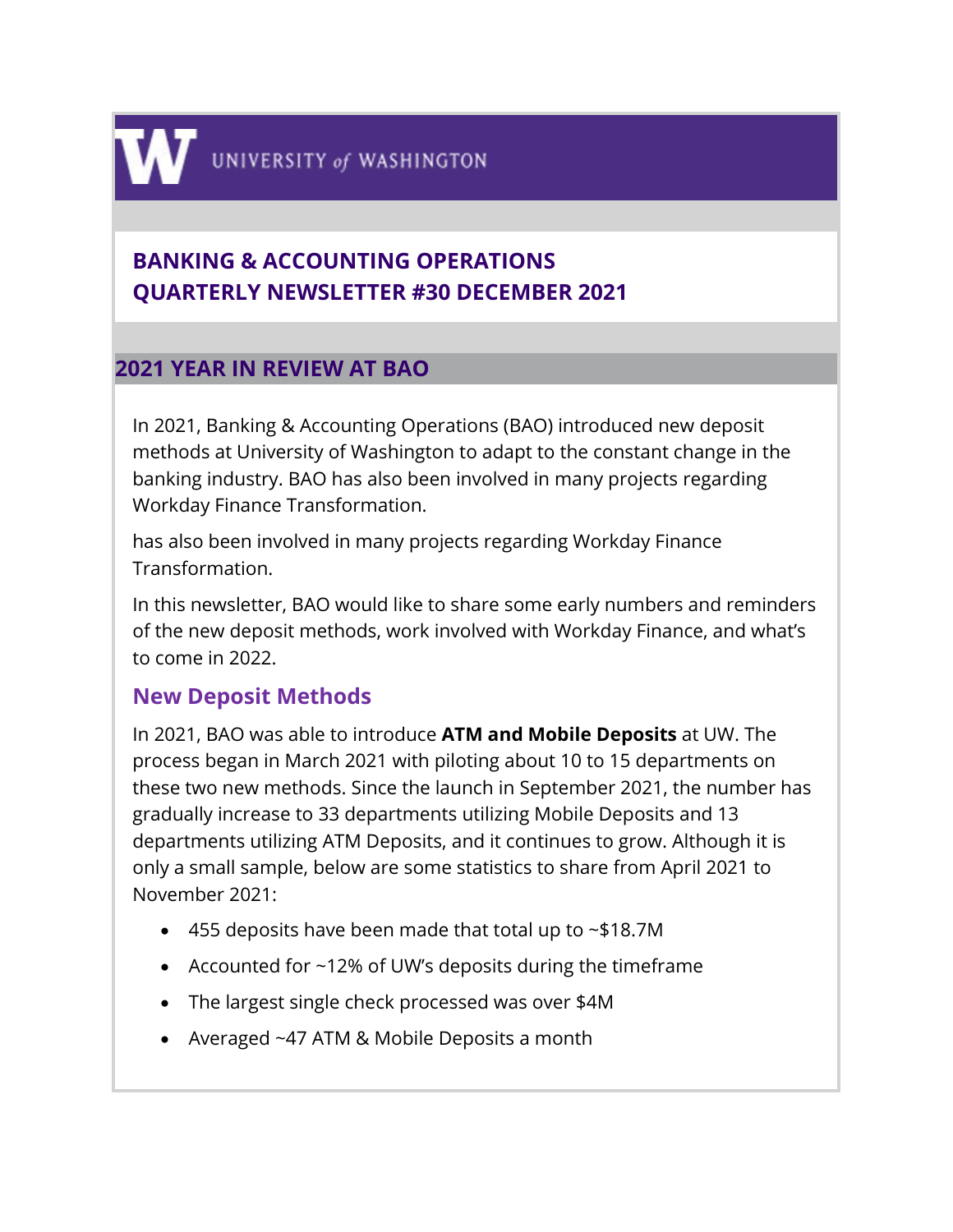• From April to November, the number deposits made per month increased over ~300%

BAO only expects these numbers to grow over time and with uncertainty of the pandemic, these new deposit methods can aid in meeting state policies and the new work environment.

For additional information on how your department can have access to ATM or Mobile Deposits, please visit our website below:

#### **[ATM and Mobile Deposit](https://finance.uw.edu/bao/cash-receivables/cashcheck-deposits/atm-and-mobile-deposit)**

## **Updates to Existing Deposit Methods**

## **Central Deposit Drop Off Locations (Seattle Campus Only)**

In our last newsletter (*[BAO Newsletter #29](https://finance.uw.edu/bao/sites/default/files/BAO%20Newsletter%20%2329%20dated%208.27.2021.pdf)*), BAO provided updates regarding drop off locations at Schmitz Hall, UWMC Cashier's Office, and Roosevelt Commons West. Since September, we have seen an increase in the activity with departments coming back to campus. As a reminder, please make sure that the deposits **DO NOT INCLUDE CASH AND/OR COINS.** Any deposits that include cash and/or coins will not be processed and returned to the department by campus mail.

All deposits dropped off at the three locations are now processed centrally at UW through a remote deposit scanner, rather than delivered by an armored courier service. This decision was made during the early stages of the pandemic for cost savings purposes, and the decrease in cash and coin activity. If your deposit does include cash and/or coins, please make sure to take the deposits directly to any Bank of America locations or sign up for ATM Deposits for cash deposits only.

## **Deposits at Bank of America**

Departments are always welcome to take deposits directly to Bank of America. If deposits are made at Bank of America, please remember the following:

• Please make sure the deposits are processed with a teller and not the tablet scan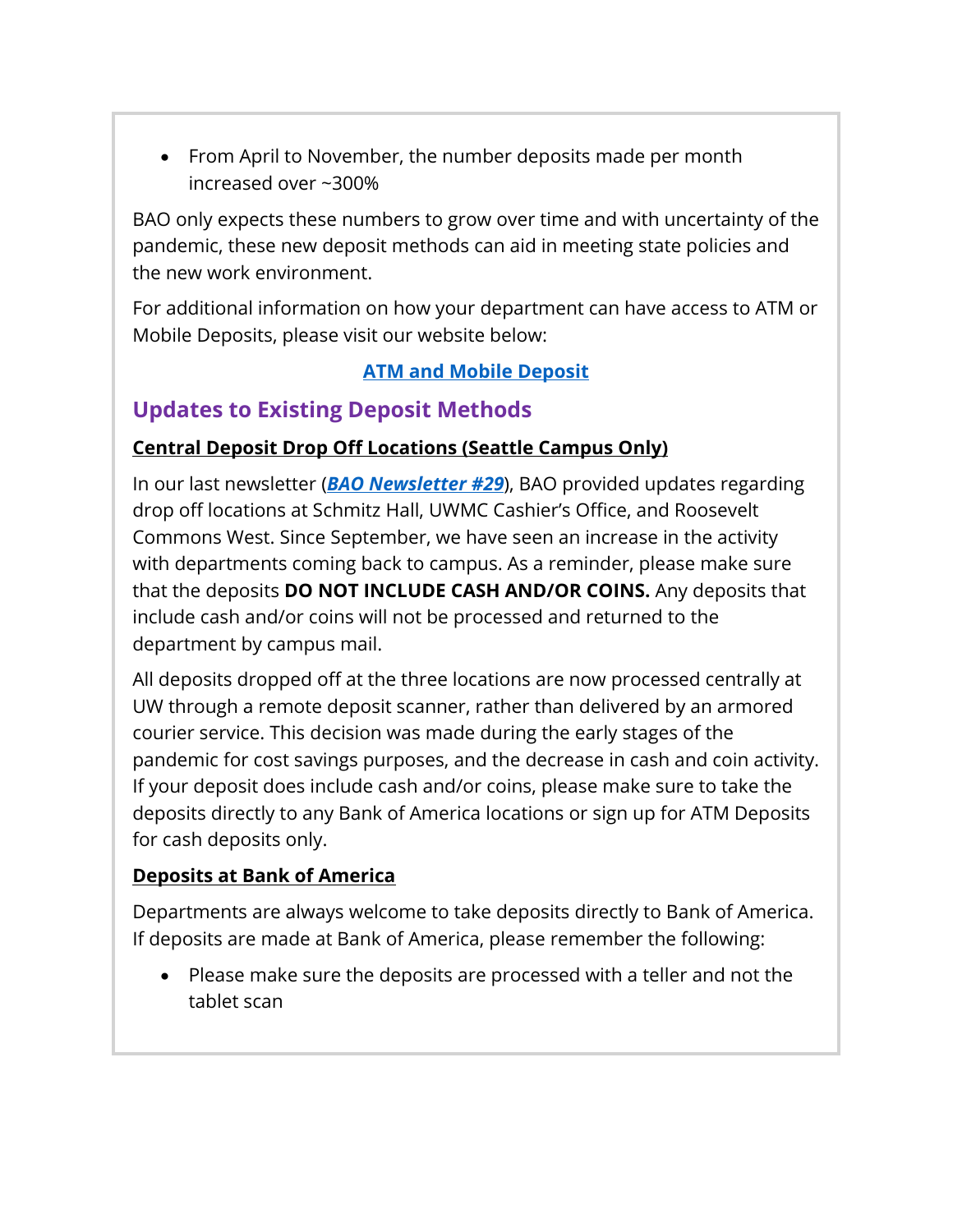- If deposits are scanned through a tablet, the deposit will be processed without the deposit slip, which has the bank sequence numbers assigned to your department
- If deposits are processed through the scanner, there is a risk of the deposit not posting to the department budget
- If dropped through the night drop located outside of Bank of America, please make sure it is placed in a sealed deposit bag with a deposit slip

Additional information about the methods listed above can be found on our webpage below:

#### [Cash/Check Deposits](https://finance.uw.edu/bao/cash-receivables/checkcash-deposits)

## **Deposit Frequency Waiver from OFM**

Please be aware that the waiver from Office of Financial Management (OFM) regarding "Timely Deposit of Cash Receipts Waiver", expires on **December 31, 2021.** As of this moment, there is no extension of this waiver and departments needs to be prepared to meet the deposit frequency stated in SAAM 85.50.20 and UW's Cash Handling Policy:

- **Frequency of deposits must adhere to [SAAM 85.50.20](https://www.ofm.wa.gov/sites/default/files/public/legacy/policy/85.50.htm)**
	- <sup>o</sup> If the total amount **exceeds \$500**, deposit all cash by the **next business day**
	- <sup>o</sup> If the total amount is **under \$500**, deposit all cash at a minimum of **once per week**

If an extension is granted, BAO will be communicating through the mailman list FA\_BAO. Instructions for staff to subscribe to this mailman list can be found at the bottom of the newsletter.

## **How is BAO involved with Workday Finance?**

As the central banking department for UW, BAO is involved heavily with the design and implementation of how UW's banking structure will work in Workday Finance. Mainly, BAO is a stakeholder of the Manage Cash and Financial Assets (MCFA) Process Transformation Team (PTT). In addition, BAO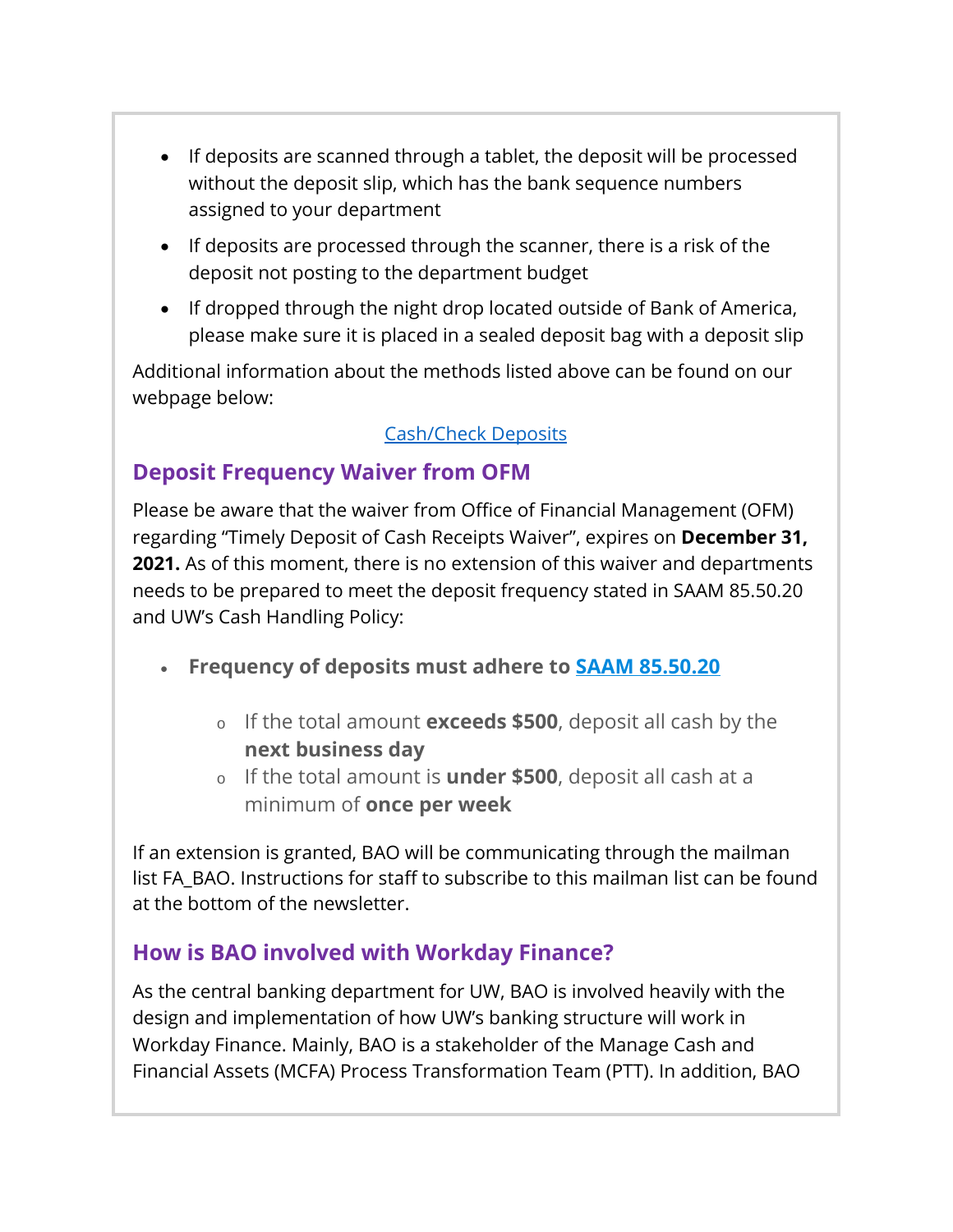takes part in Customer Requisition to Payment PTT, Procurement and Supply Chain PTT, and any other UWFT related processes that directly affect the UW bank accounts. BAO is participating in these meetings to meet the following MCFA Transformation Goals:

- Examine, optimize, and manage banking structures to maximize benefits across the system where possible
- Automate and centralize bank reconciliation activities where possible

In conjunction to the goals above, BAO has been taking part of many projects related to Workday Finance. Few examples are listed below:

## **Revolving Fund Consolidation Project**

BAO and Revolving Funds have been working on a project to consolidate revolving fund accounts at University of Washington. These accounts are mostly utilized for research subject payments managed directly by the departments, which accounted for 80+ bank accounts at UW. Currently, the team has been working on providing three main central payment solutions:

- Central Check Writing Process
- Pre-paid card program
- Zelle Digital Disbursements

These payment solutions have been launched and piloted through campus in 2021. With these central payment solutions, we are on track to decrease the number of individual revolving fund bank accounts approximately 30% by the end of the year. We look forward to expanding the central payment solutions out to additional departments in 2022 and get closer to meeting MCFA transformation goal to optimize bank structure at UW.

For additional information regarding this project, please [click here.](https://finance.uw.edu/ps/how-pay/revolving-funds/consolidation)

## **Merchant Services Accounting/Reconciliation Automation**

In 2020, Office of Merchant Services (OMS), started the process of moving UW's card processor from Elavon to Fiserv. In addition, introduced TouchNet Marketplace to enhance the customer experience of making payments at UW. Since then, BAO, OMS, and Datagroup have been working diligently the last two years to create automation of accounting entries to aid in reconciliation of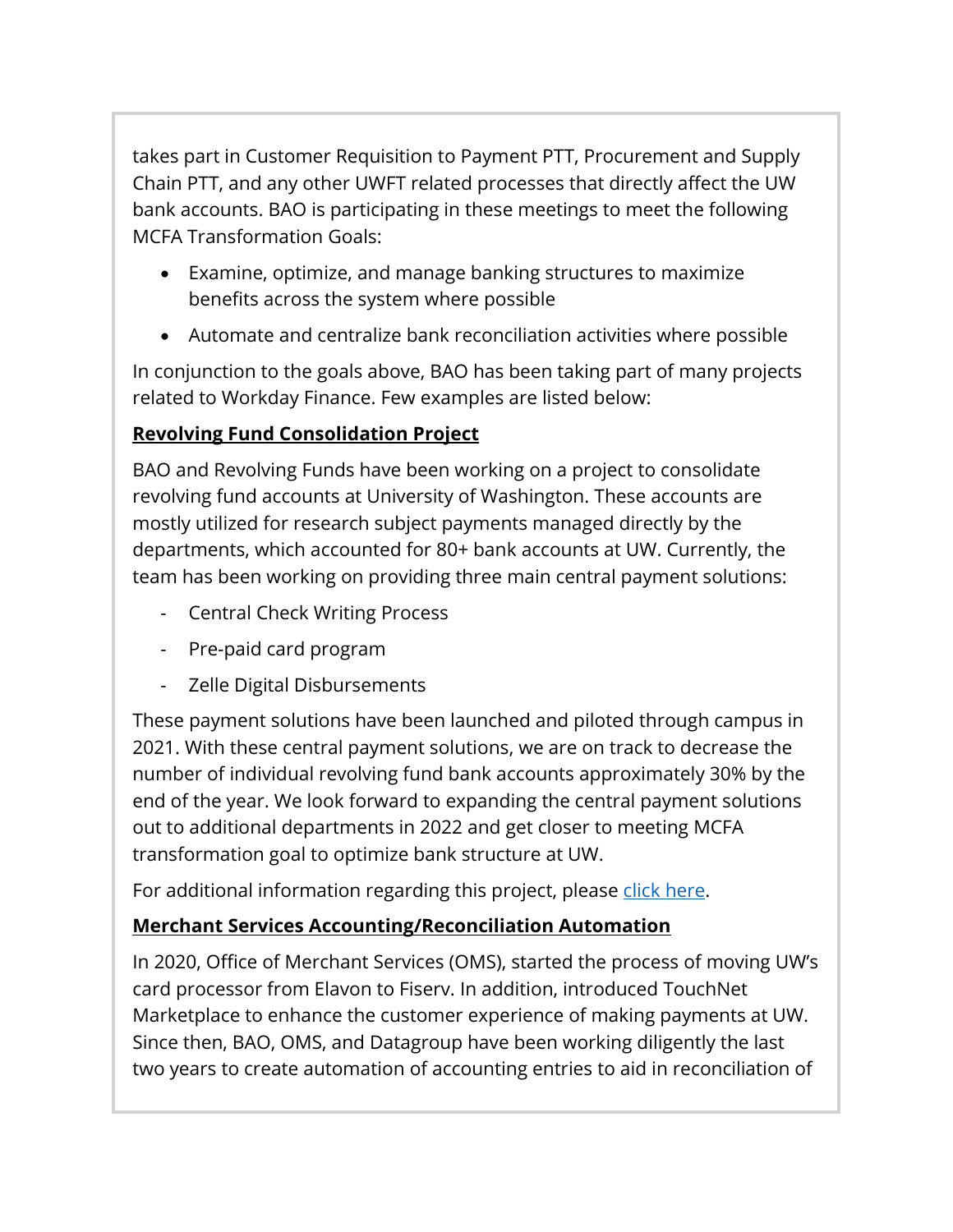all transactions made through Elavon, Fiserv, AMEX, and TouchNet. This will aid in achieving the MCFA transformation goal to automate and centralize one of many bank reconciliations for BAO.

For addition information regarding OMS, please [click here.](https://finance.uw.edu/merchant-services/)

## **What's happening at BAO in 2022?**

With 2022 just around the corner, BAO is preparing to work on the following items, in addition to the current workflow:

- Consolidation of Change Funds
	- o With decrease in cash activity and how cash is handled at UW, BAO will be doing an outreach to existing Change Fund holders at UW
- Consolidation of Deposit ID/Slips
	- o Did you know that are over 400 departments at UW that have assigned Deposit ID/Slips? But only less than half make deposits in a given year?
	- o BAO will be doing an outreach to each assigned Deposit ID/Slips to consolidate

These consolidation efforts correlates to the MCFA Transformation Goals and also helps BAO to be organized and prepare for Workday Finance. If you are aware of any change funds or deposit slip books that the department possess that is no longer in use, please contact us at [bankrec@uw.edu.](mailto:bankrec@uw.edu) Even though we plan to reach out to the individuals, it would help us greatly in completing this consolidation effort.

## **Happy Holidays!**

Below is our annual holiday card from the fabulous BAO team!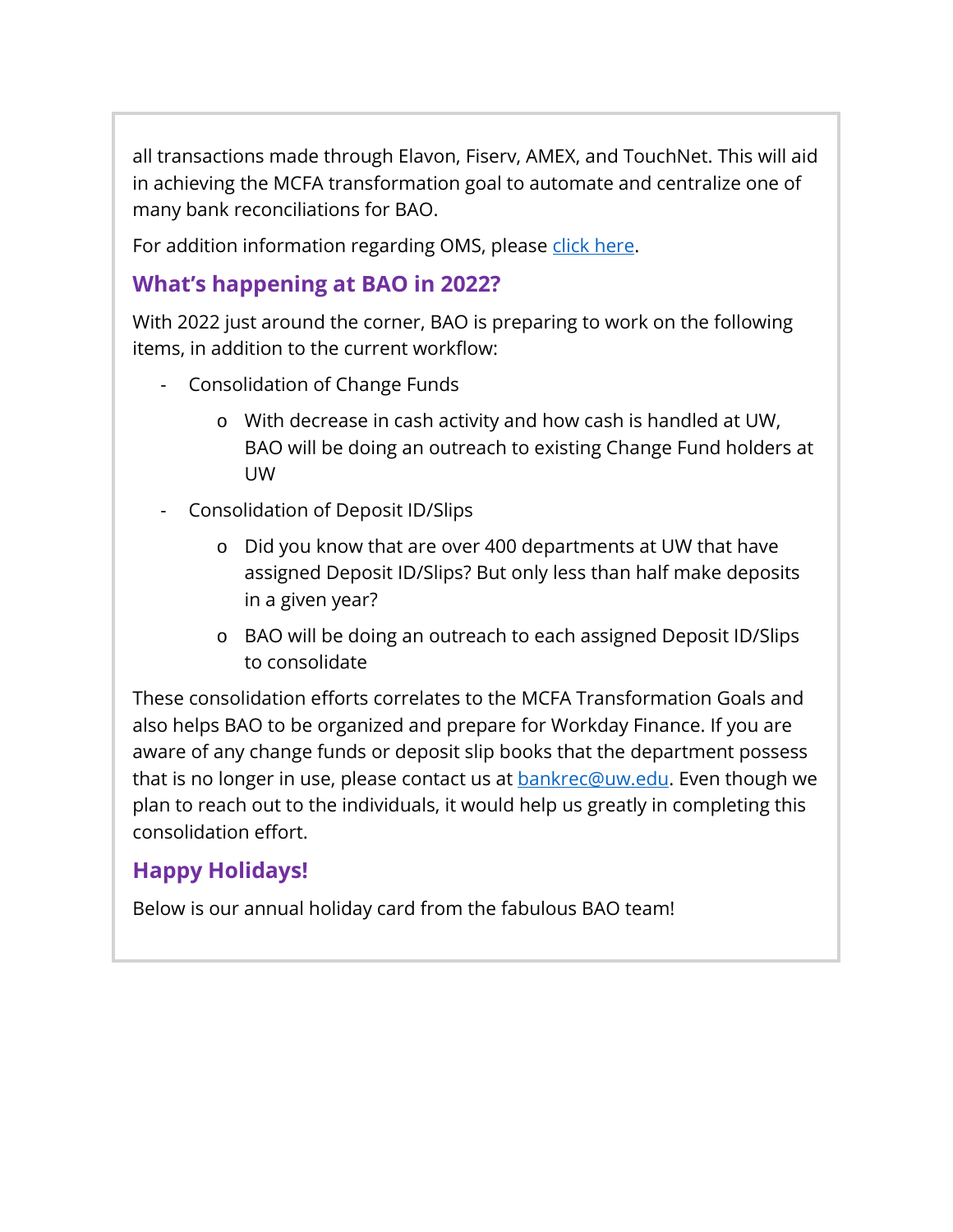

Happy holidays and we look forward to working with you all again in 2022.

## **UW Deposit FAQs**

#### **Where is my ACH/WIRE Payment?**

BAO has updated the ACH/WIRE section to offer three methods to research ACH/WIRE payments received at UW. To review the updates, please [click here](https://finance.uw.edu/bao/wires)

#### **Can I receive payments by Venmo or Zelle?**

No, UW cannot accept payments by Venmo or Zelle at this time. For additional information about Venmo or Zelle, please read our March 2020 Newsletter:

#### March 2020 Newsletter – [What are Venmo and Zelle?](https://finance.uw.edu/bao/sites/default/files/Banking%20%26%20Accounting%20Operations%20Newsletter%20%2319.pdf)

#### **How do I order deposit slips and bags?**

- While BAO staff are working remotely, deposit supply orders are being fulfilled once a week
- Deposit supplies will continue to be sent by campus mail, however, if departments would like to pick up the supplies at Roosevelt Commons West building, please indicate on the webform